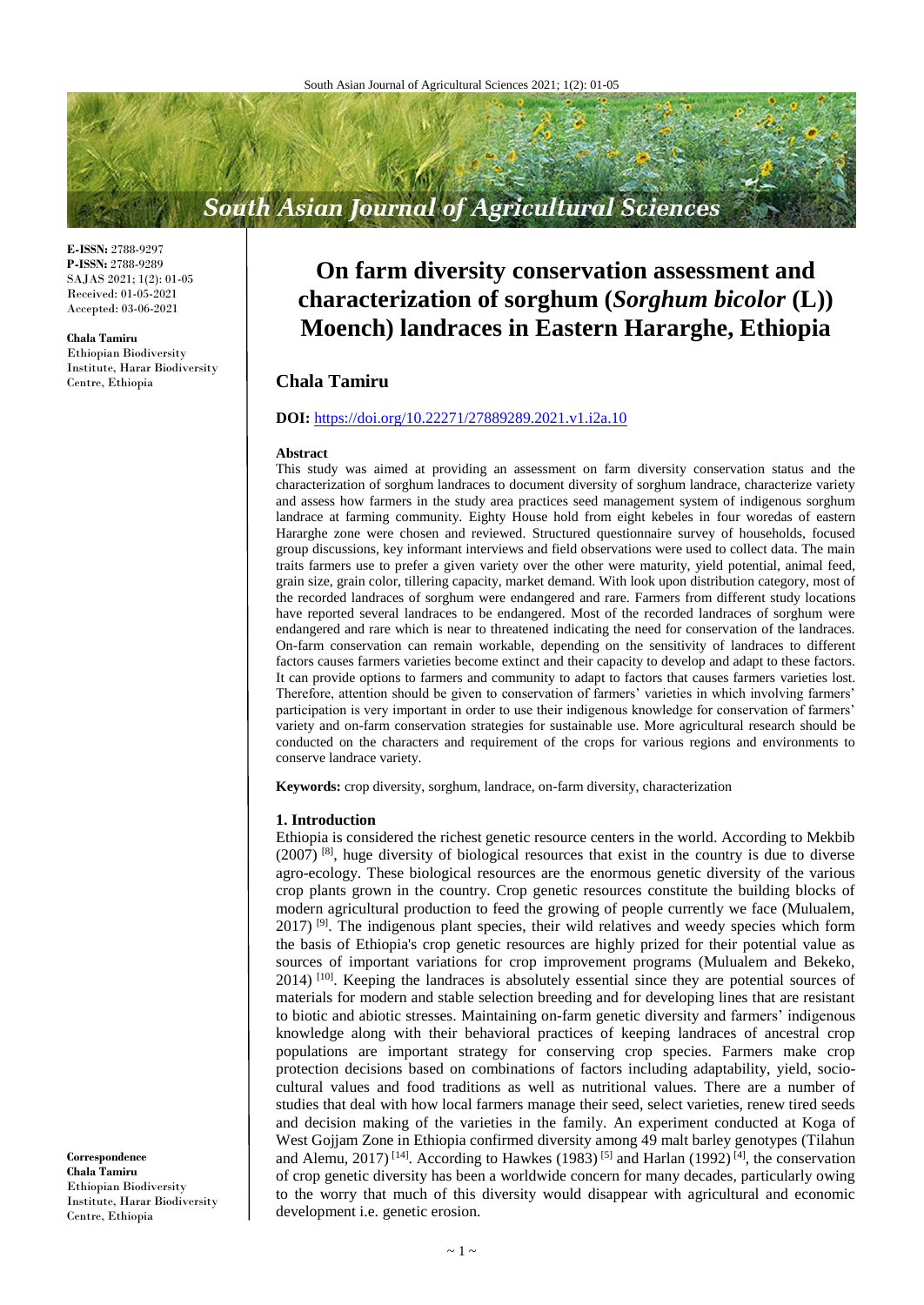Efforts to conserve crop diversity by the scientific community have led to the collection and conservation of seeds in *ex situ* gene banks (Plucknett *et al*., 1987) [12]. Large diversity is still grown in developing countries by smallholder farmers, particularly in centers of crop domestication and diversity (Brush, 2004; Jarvis *et al*., 2008) [7]. Different research result showed that, on crop genetic resource management is crucial for wise use of landraces, and particularly, research on traditional sorghum crops helps to develop sustainable conservation strategies. Threat of loss of crop genetic diversity at an alarming rate has long been recognized in Ethiopia (M. Worede, 1997; M. Worede, 1991, M. Worede *et al.;* 2000). Consequently, various exploration and rescue collections have been made to conserve cereal crop landraces and wild relatives, and these are commonly maintained under *ex situ* conditions (M. Worede, 1992). Ethiopian Sorghum Improvement Program (ESIP) has been involved in documenting and collecting sorghum landraces.

Farmers have multiple concerns that are reflected in multiple criteria for selection and variety ranking. Thus, farmers' management of their varieties and their role in seed selection activities are crucial to agricultural production, conservation and enhancement of the genetic resources. Farmers often noted varieties that had become tired and needed replacing; they gave their tired seed to farmers in cooler and more fertile areas for multiplication (Almekinders  $et$  al., 1994)<sup>[1]</sup>. According to Howard (2013), varietal preference and cooking, generally maintained by women, has a major influence on selection, knowledge and use of agricultural biodiversity.

Even though, Ethiopia is one of countries regardless of being the world's rich biodiversity center and harboring a variety of distinct food crops, attempts made so far to conserve the crop is very less. Still, on-farm genetic resource conservation and research activities targeting improvement of indigenous crops received less attention in several countries. Their cultivation is declining from time to time and in recent decades, only practiced by smallholder farmers for subsistence use only. For this reason, it is important to study and document diversity of Sorghum landrace, management of seeds, renewal of tired seeds, farmers' variety selection criteria. The present study has, therefore**,** been initiated with the following objectives:

- To document diversity of sorghum farmers' varieties, characterize landrace variety and assess how farmers in the study area practices seed management system of indigenous sorghum landrace at farming community.
- To assess perception of farmers on loss of land race and threaten farmers' variety in eastern Hararghe.

## **2. Materials and Methods**

## **2.1 Description of study area**

This study was conducted during 2020 in Eastern Hararghe Zone, Oromia Regional State of Eastern Ethiopia. The Zone is bordered on the southwest by the Shebelle River which separates it from Bale, on the west by West Hararghe, on the north by Dire Dawa and on the north and east by the Somali Region. The Zone comprises of 18 districts, namely Babille, Bedeno, Chinaksen, Deder, Fadis, Girawa, Gola Oda, Goro Gutu, Gursum, Haramaya, Jarso, Kersa, Kombolcha, Kurfa Chele, Malka Balo, Meyumuluke, Midega Tola and Goro Muti. Accordingly, four study sites from Eastern Hararghe zones (Babile, Fadis, Kersa and Meta) will selected for

investigation based on the recommendation from the Zone agricultural office experts and the researcher own observation. This Zone has a total population of 2,723,850 of whom 1,383,198 are men and 1,340,652 women; with an area of 17,935.40 square kilometers and has a population density of 151.87. A total of 580,735 households were counted in this Zone, which results in an average of 4.69 persons to a household, and 560,223 housing units. The two largest ethnic groups reported were the Oromo (96.43%) and the Amhara (2.26%); all other ethnic groups made up 1.31% of the population. Afan Oromo is spoken as a first language by 94.6%, Somali is spoken by 2.92% and Amharic by 2.06%; the remaining 0.42% speak all other primary languages reported. The majority of the inhabitants are Muslims (96.51%), while 3.12% of the populations professed Christianity (CSA, 2007).

## **2.2 Research design and methods of data collection**

A cross-sectional research design was employed focusing on selected farmers' districts and kebeles within a district that were identified after a rapid preliminary informal survey and discussions. Both primary and secondary sources of data were gathered for information. Data were collected with farmers who cultivate farmer variety crop on farm land. Questioner, household interview, and focus group discussions (FGD) using key informants and personal observations at different farm fields were conducted. Questionnaire method was used with the intention of setting information from a wide range of sources (respondents) regarding the indigenous knowledge and practices involved in crops landraces farming, management, conservation, and utilizations in the study areas. The questionnaire was written in English and translated into local languages such as 'Afan Oromo. The household heads were purposively selected based on the preliminary survey and documents from district agricultural offices. In addition, all the required age groups and sexes including elder women household heads were intentionally involved to guarantee good coverage of the required diversity in indigenous knowledge.

Interview questions were used to authenticate the information generated through the questionnaires. In this regard, semi structured questions that address matters regarding the sorghum landraces currently or used to be cultivated, extents of their production challenges, and major utilizations were presented. The 10 key informants from each kebele were carefully selected during the harvesting cropping season in 2020 from the household heads of both sexes. Different age groups were involved based on their willingness and rich practical knowledge on crop species production, conservation and utilization in the areas. Focal group discussions were carried out with selected sorghum landrace variety growing elders and experts to complement the information obtained from individual farmers and to minimize missing data. The key informants involved were well recognized elder farmers aged 50 or more and spent their entire lives in the localities and were engaged in sorghum farming and seed selection. Open group discussions regarding the reasons why sorghum landraces are left marginalized, main factors for the current decline in production of the landraces, and their general views regarding the benefits of the landraces were presented. Finally, after thorough discussion, consolidate ideas were noted.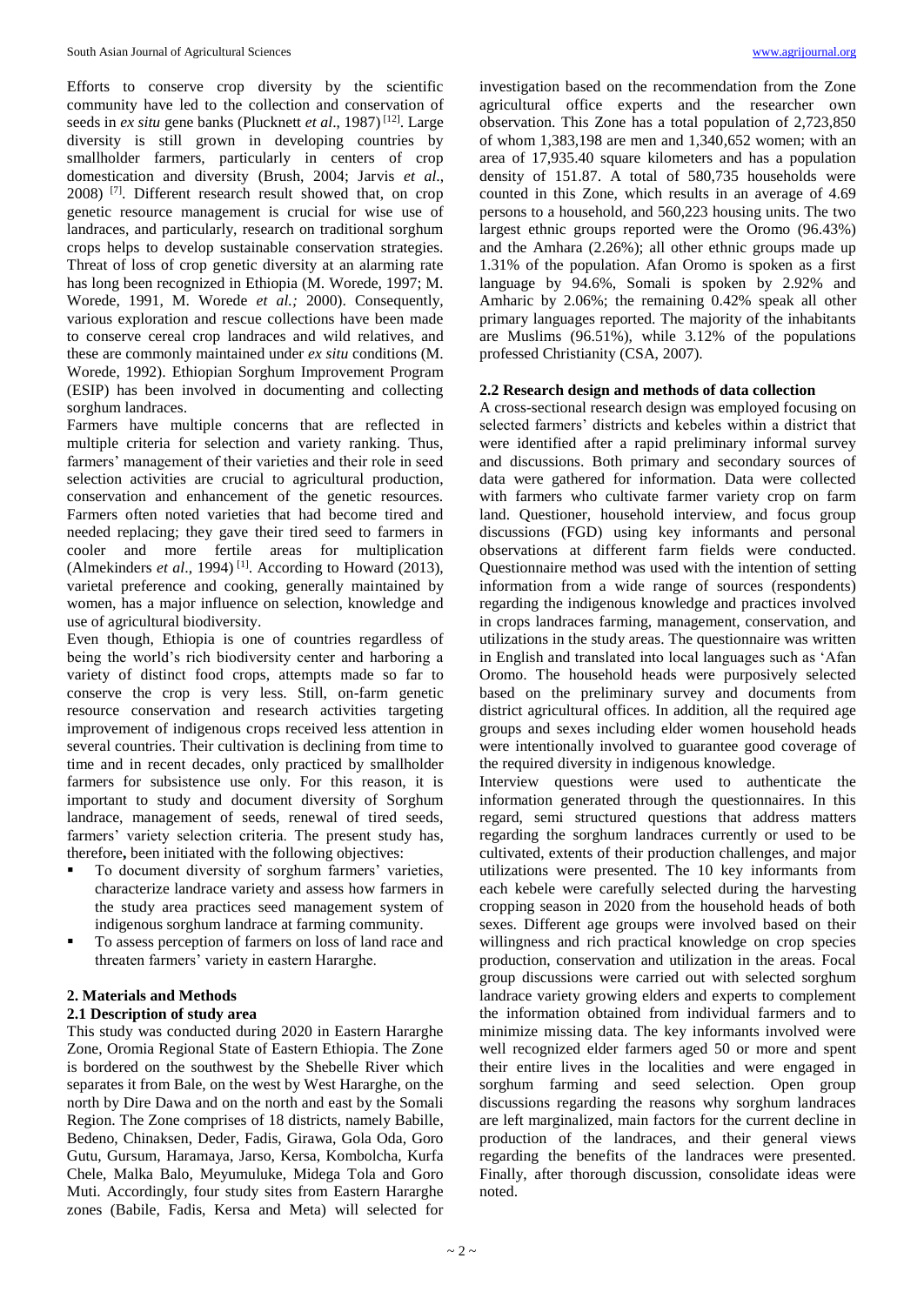#### **2.3 Data Analysis**

The collected qualitative and quantitative data were mostly analyzed and summarized by table. The data on level of land race threat and local name was analyzed by descriptive statics such as, Table, graph and percentage by using excel Microsoft.

### **3. Result and Discussion**

## **3.1 Sociodemographic characteristics of the study population**

In the present study, the marital status from total of 80 respondents were interviewed from the seven districts (20 from each) of which the majority were male respondents 68 (85%) and the rest 12 (15%) were female respondents (Figure 1). Males are more involved in agricultural practices as compared to females in all the study districts and their respective kebeles. Active participation of women are dominant in other activities like selling and buying chat because income generated from crop production is too low as compared to chat.



**Fig 1:** Marital status of respondent in the study area

Regarding to educational status larger number of the respondents 51 (51.25%) were uneducated who can't write and read and 22 (27.5%) respondents were primary school education (figure 2). 13'n respondents (16.25%) and remaining respondents of respondents 4 (5%) were secondary educated and above 12 grade respectively. Even though large numbers of respondent in all study area were illiterate they didn't challenge to conserve landrace crops and characterize the crops based on their indigenous knowledge. This study also showed that lack of education didn't any effect on crop production.



**Fig 2:** Educational status of respondents in the study area

From the recruited 80 respondents, large number of respondents age group were between 16-36 (30 %) followed by 36–50 and 0-15 (27.5%) (Figure 3). Age groups above 50 were 20%.



**Fig 3:** Age of respondents of study area

### **3.2 Status of on farm diversity conservation of sorghum landrace in the study area**

According to this study greater numbers of respondents were agreed that farmers are able to keep landraces adapted to their growing conditions and socio-cultural preferences through farming practices (time of planting, thinning, and seed selection). Most of household in the study area conserved and maintain crop evolution in their own farming fields. In line with present result, Bellon  $(2009)$ <sup>[2]</sup> reported that to maintain evolutionary processes in crops is 'to generate new potentially useful genetic variation, which in turn contributes to maintain the capacity of agricultural production and food systems to adapt.

In the same way, all number of respondents raised ideas that keep their landrace crops as it is not to become extinct by adopting different approaches to get seed for cultivation of next season. For instance, they use the seeds produced by themselves. If they do not have sufficient quantity of seed then they get it from neighbors. Seed may be acquired through exchange, barter, free of cost or for cash or kind which finding of (Rana, R.B,  $(1998)$ <sup>[13]</sup> confirmed this current survey research result. Farmers in the study area also conserve their seed by mechanics of seeds exchanging between villages far apart from each other through family ties and friendship. Seeds also make their way to different households in the form of gift. So, in order to preserve seed their source or place of found should be known and collection activities takes place (Table 1).

**Table 1:** Identified farmers varieties of sorghum, local name, accession and collected place in study area

| Crops specie | Local name   | <b>Accession</b> | <b>Collected place</b> |
|--------------|--------------|------------------|------------------------|
| Sorghum      | Afareee      | 01               | Kurfa chalee           |
|              | Muyraa adii  | 02               | Kurfa chalee           |
|              | Muyraa diima | 03               | Kurfa chalee           |
|              | Come         | 04               | Kurfa chalee           |
|              | Shako        | 05               | Sofi woreda            |
|              | Diima        | 06               | Sofi, babile           |
|              | Badu qanyii  | 07               | Sofi, babile           |
|              | faddish      | 08               | Fadis                  |
|              | Dangaa       | 09               | Sofi, babile           |
|              | Dukkun       | 010              | Sofi                   |
|              | Wagaree      | 011              | Fadis                  |
|              | Tarigaa      | 012              | Fadis                  |
|              | Carcaroo     | 013              | Fadis                  |

Additionally all house hold interviewed said that government and non-government should be doing on landrace in order to keep and continue the life span of local seed crops. In line with this case studied by Faith *et al.*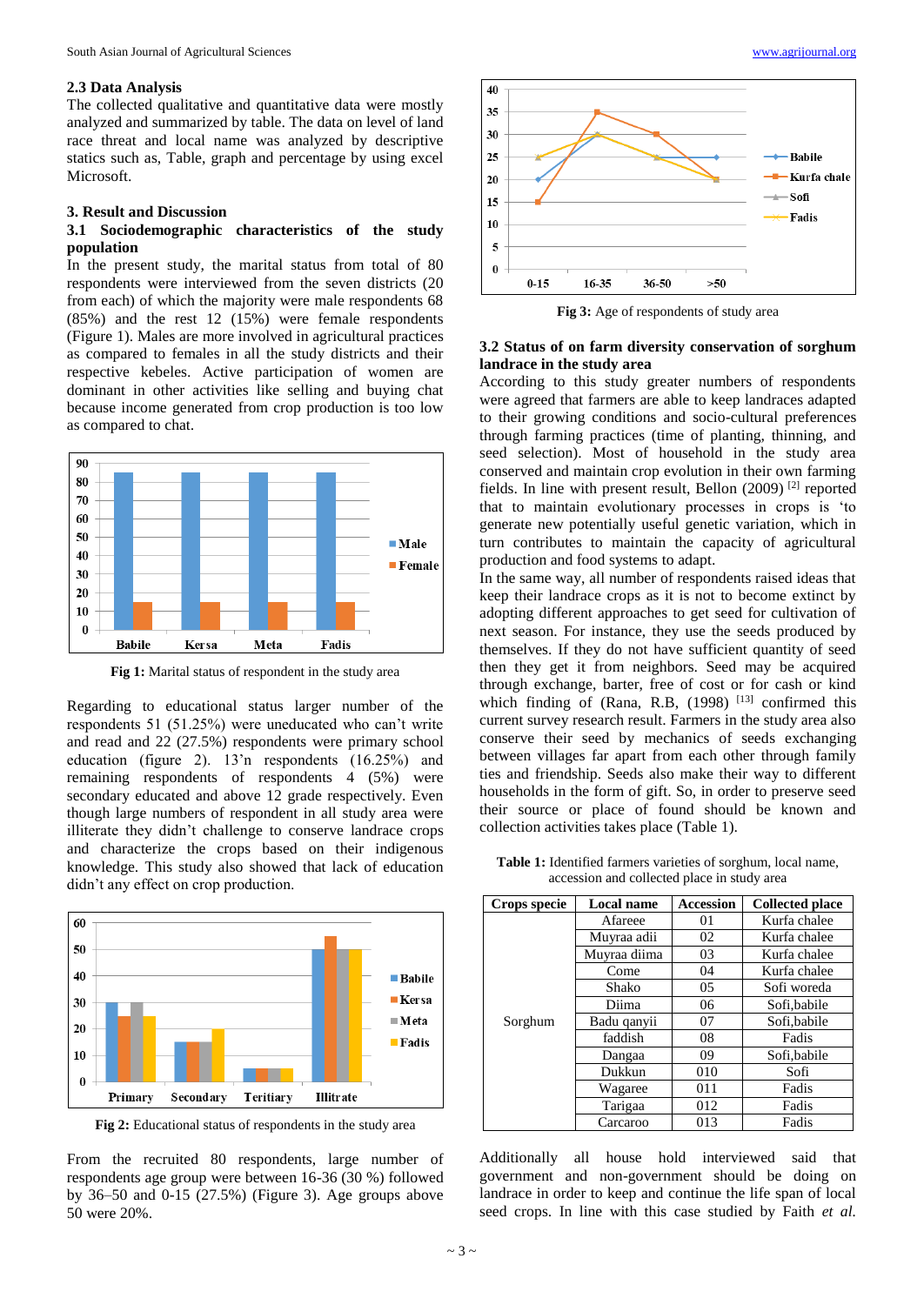(2010) proved that economists call option values, which are to do with the idea that maintaining diversity keeps our options open to benefit from unanticipated future uses of biodiversity. Similar to this study Pautasso *et al*. (2012) [11] , confirmed that a crucial aspect of on-farm conservation of seed systems are associated with the maintenance and management of landraces in centers of crop diversity.

## **3.3 Farmers' choice of sorghum landrace and probable cause for threatened and replacement by other crops**

Farmers in the study area use to prefer a given variety over the other by considering different criteria like maturity, yield potential, suitability for animal feed, grain size, grain color, tillering capacity, market demand, condition of the soil and product volume. Similar to current result, Eticha *et al*. (2008) [3], the selection criteria for landraces of barley reflect adaptations to changing farming conditions, and responses to the socio-economic and cultural factors that shape farmers priorities. With regard to distribution status, most of identified farmers' varieties of sorghum in the study area are rare and endangered. Farmers in the study area use sorghum landrace for different purpose. For instance, as injera, kolo, kitta, porridge, tella and so on. In the same way a case study made on enset was similar to present results which showed that the biggest uses of landraces are for *kocho*, *bulla*, *amicho*, fiber and medicine (Zerihun *et al*.,  $2016$ <sup>[15]</sup>. A study made on wheat indicated a wide range of variations among landraces for the traits studied which help farmers with an opportunity to make a choice of genotypes that fit their purpose (Zewdie *et al*., 2014) [16] . The goodness of a variety or a seed has to be first looked from the farmers' perspective. The farmers' perspectives were determined by the factors related to both the biophysical (biotic and abiotic circumstance) and socioeconomic circumstances (resource ownership, markets, institutions) that are inherent in the production system the farmers are engaged with. The circumstances determined whether the variety is good in terms of tolerance to abiotic and biotic stresses, food quality, high yield and other variety attributes like color and size. A good seed is then the seed of the good variety that fulfills the requirements of seed true to type, required purity and required germination rate.

Present surveyed result showed that, farmers from different study locations have reported several sorghum landraces were endangered and lost. However, it is essential to understand the reasons and the value of PGR before they become extinct from the ecosystem. Those germplasms may have potential value either as donor parent or a commercial variety. Therefore, their actual value needs to be assessed. According to (Rana, R.B, 1998)<sup>[13]</sup>, direct observation onfarm and participatory evaluation of such landraces would provide a basis for rejuvenation, commercialization and source for future breeding.

This survey study also proved that replacement of modern variety was the most farmer variety loss (45%) in study area. Expansion of chat was the second loss of farmer variety in eastern Hararghe area (40%). Another possible factor that leads to loss of landrace variety in the study area were repeated drought and weed disease followed by less production of land race variety in study area were 3rd and 4th the loss of farmer variety respectively. Most of farmers in the study area said that it is become harder to find traditional varieties of crops due to their replacement by the new ones as the traditional varieties are becoming less productive, no

longer tolerant to drought, susceptible to diseases and incompatible with the type of soil farmers are dealing with. In line with current result, farmers understood the general pattern of yield deterioration in their own varieties (Heisey and Brennan, 1991) and make a replacement decision accordingly.

Data recorded from survey result showed that four crop species in study area were threatened due to different factor (Table 2). Badu qanyi (Local name) is one accession of sorghum now it was lost in study area due high bird interest, lack of fodder, affected by striga and easily susceptible to drought. Dangaa is also other farmers' variety of sorghum now it was less cultivated in study area due to no good test of food and high bird interest. Shako and dukkun were also sorghum landrace now less cultivated in study area due to take long maturity and no good test and low market value respectively.

**Table 2:** Threatened landrace sorghum and reason for accession lost

| No.          | Crop<br>species | <b>Threatened</b><br>accession | <b>Reason of loss</b>                       |
|--------------|-----------------|--------------------------------|---------------------------------------------|
| Sorghum<br>1 |                 | Badu                           | Birds interest, lack of                     |
|              | qanyi/butanne   | fodder, weed and drought       |                                             |
|              |                 | Dangaa                         | No good test food and<br>high bird interest |
|              |                 | Shako                          | It take long maturity                       |
|              |                 | Dukkun                         | No good test and low                        |
|              |                 |                                | value market                                |

#### **4. Conclusion and Recommendation**

This study was aimed at providing an assessment on farm diversity conservation status and the characterization of sorghum landraces to document diversity of sorghum landrace, characterize variety and assess how farmers in the study area practices seed management system of indigenous sorghum landrace at farming community. The main traits farmers use to prefer a given variety over the other were maturity, yield potential, animal feed, grain size, grain color, tillering capacity, market demand. With look upon distribution category, most of the recorded landraces of sorghum were endangered and rare. Most of the recorded landraces of sorghum were endangered and rare which is near to threatened indicating the need for conservation of the landraces. On-farm conservation can remain workable, depending on the sensitivity of landraces to different factors causes farmers varieties become extinct and their capacity to develop and adapt to these factors. Therefore, attention should be given to conservation of farmers' varieties in which involving farmers' participation is very important in order to use their indigenous knowledge for conservation of farmers' variety and on-farm conservation strategies for sustainable use. More agricultural research should be conducted on the characters and requirement of the crops for various regions and environments to conserve landrace variety.

### **5. Reference**

- 1. Almekinders CJM, Louwaars N, Bruijn G. Local seed systems and their importance for an improved seed supply in developing countries. Euphytica 1994;78:207- 216.
- 2. Bellon MR. Do we need crop landraces for the future? Realizing the global option value of *in situ*